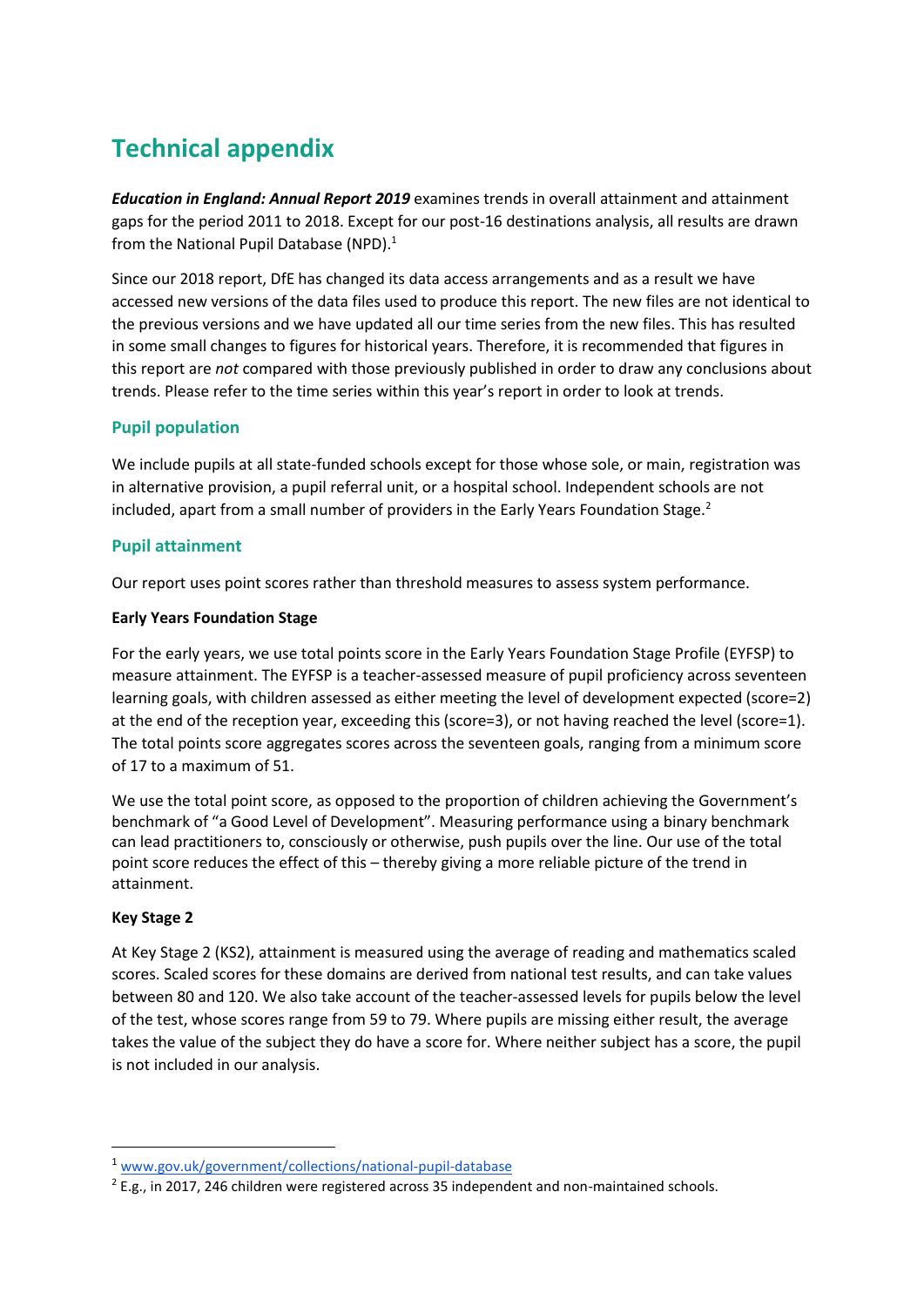Of paramount importance in our analysis is the use of the most consistent measures possible over time. We do not draw on the spelling, punctuation and grammar assessment as it was only introduced in 2013, nor the assessment in writing as from 2012 it has been teacher-assessed.

2016 was the first year pupils were assessed against a new national curriculum, in tests that were designed to be more difficult, and with a new scoring system. These changes make it impossible to make direct comparisons between the 2016 results and years prior to then for assessing overall attainment levels.

#### **Key Stage 4**

1

We use average GCSE grade per subject to measure Key Stage 4 (KS4) attainment. While this measure excludes non-GCSE qualifications, it does include AS level qualifications completed in KS4. Scores range from 0 to 10.75.<sup>3</sup>

Recent reforms to GCSEs make it difficult to compare performance over time. By using an average point score (as opposed to total points), it makes this comparison more consistent when we come to assess the disadvantage gap, because it is not affected by the number of GCSEs taken, but takes into account GCSE subjects across the curriculum. Holding constant the qualification types included in the measure by restricting this to GCSEs is helpful for assessing changes in the gap before and after 2014, when major reductions were made to the range of qualifications schools could use to meet performance floor standards.

The average GCSE grade per subject measure is provided in the NPD through all years we analyse. To account for changes in the point scores grades awarded in 2016, 2017 and again in 2018 (for unreformed GCSEs), we adjust average scores in prior years by mapping across the old score boundaries to the new, and interpolating to produce an adjusted figure. We make no adjustment for the introduction of the new nine grade scale (rather than eight) in 'reformed' GCSE English and Maths in 2017 and some additional subjects in 2018. The results from the final wave of additional reformed GCSE subjects will appear in 2019 data. The gradual shift from unreformed to reformed GCSEs makes strict comparisons of results impossible, but this does not affect our ability to make disadvantage gap comparisons over time, as we are effectively measuring the change of within-year rank of various pupil groups, not absolute scores.<sup>4</sup>

We use average GCSE grade per subject as, unlike other measures (e.g. a broader measure of attainment that includes non-GCSE subjects in KS4, or Attainment 8 points), it has not been affected by changes in which non-GCSE qualifications count in Department for Education's (DfE) school performance tables.<sup>5</sup>

<sup>&</sup>lt;sup>3</sup> AS level, reformed GCSE and unreformed GCSE subjects count towards this measure, and each have their own grading scale and associated point scores. An average above 8.5 (the maximum score for unreformed GCSE subjects) is rare, accounting for fewer than 0.02 per cent of KS4 pupils in 2017. For information on the point score scales for contributing subjects, see: [www.gov.uk/government/publications/key-stage-4](https://www.gov.uk/government/publications/key-stage-4-qualifications-discount-codes-and-point-scores) [qualifications-discount-codes-and-point-scores](https://www.gov.uk/government/publications/key-stage-4-qualifications-discount-codes-and-point-scores)

<sup>&</sup>lt;sup>4</sup> For details of how the resilience of the ranking approach to grading system changes has been tested, please see:

[https://assets.publishing.service.gov.uk/government/uploads/system/uploads/attachment\\_data/file/398657/](https://assets.publishing.service.gov.uk/government/uploads/system/uploads/attachment_data/file/398657/SFR_40_2014_Measuring_disadvantaged_pupils_attainment_gaps_over_time__updated_.pdf) [SFR\\_40\\_2014\\_Measuring\\_disadvantaged\\_pupils\\_attainment\\_gaps\\_over\\_time\\_\\_updated\\_.pdf](https://assets.publishing.service.gov.uk/government/uploads/system/uploads/attachment_data/file/398657/SFR_40_2014_Measuring_disadvantaged_pupils_attainment_gaps_over_time__updated_.pdf)

<sup>5</sup> The 2011 Wolf Review recommended the removal of many non-GCSE qualifications from school performance tables, which saw over [3,000 of these qualifications removed in 2014.](http://www.bbc.co.uk/news/education-16789215)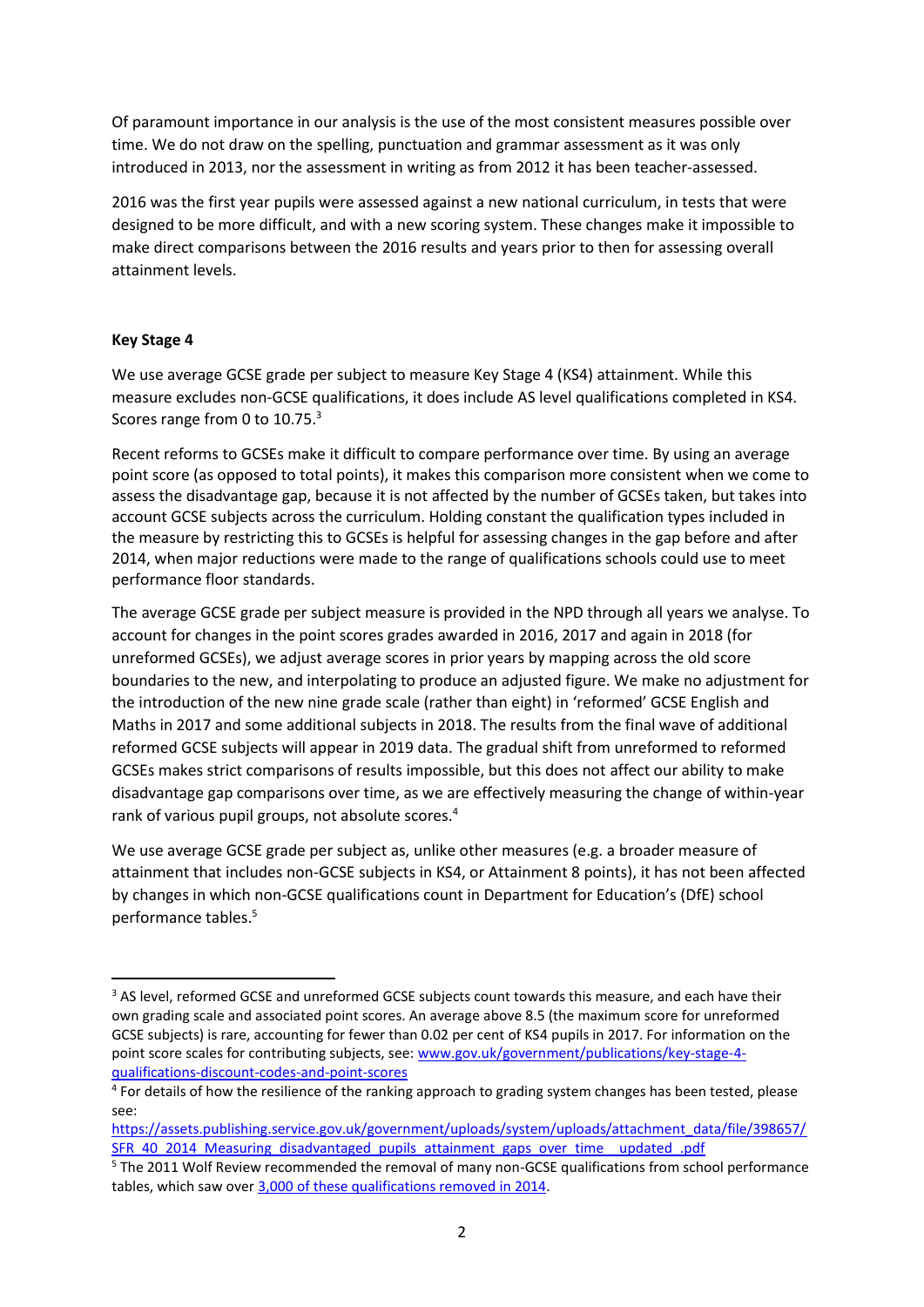To contextualise changes observed in the average GCSE grade per subject (when measuring the attainment gap), we also calculate the gap based on the average of GCSE English and maths. This provides a measure that while quite narrow, is not affected by changes in GCSE subject entry patterns.

## **Attainment gaps**

We continue to report attainment gaps between specified pupil groups as per our 2017 *Closing the*  Gap report.<sup>6</sup> We calculate these gaps using the same mathematical procedure as the DfE, though we present our results in 'months of progress' terms, and apply these calculations to different attainment measure inputs.<sup>7</sup> The steps followed to calculate the gap are:

- 1. Rank all pupils by score, as per the attainment measures described earlier.
- 2. Identify the relevant groups of interest, and calculate the mean rank of pupils in these groups.
- 3. Subtract the rank of the group of interest from that of the reference group used.
- 4. Convert this rank difference to a months of progress measure, using a multiplier of 33 for the Early Years Foundation Stage Profile, of 64 for Key Stage 2, and of 99 for Key Stage 4.<sup>8</sup>

## **Key Stage 4 disadvantage gap projections**

For the disadvantage gap, we also create a yearly projection of how long it will take the gap for a given key stage to close, based on the most recent five-years of data. A linear trendline is fitted to each five-year trend and the equation of this trend line is used to calculate the number of years until the gap reaches zero. This procedure was repeated for four five-year periods, as follows:

- $2011 2015$
- $2012 2016$
- 2013 2017
- 2014 2018

**.** 

These trends are shown below; the vertical axis of the charts represents the difference in the percentile ranks of disadvantaged versus other pupils based on their attainment in GCSE English and maths.

<sup>6</sup> J. Andrews, J. Hutchinson and D. Robinson 'Closing the Gap? Trends in Educational Attainment and Disadvantage', August 2017

 $7$  The DfE methodology for calculating attainment gaps for disadvantaged pupils can be found here: [www.gov.uk/government/statistics/measuring-disadvantaged-pupils-attainment-gaps-over-time](https://www.gov.uk/government/statistics/measuring-disadvantaged-pupils-attainment-gaps-over-time)

<sup>&</sup>lt;sup>8</sup> This updates the methodology used for calculating gaps in our 2016 annual report. For further discussion of that methodology see 'Education in England: Progress and goals' [https://epi.org.uk/report/ambitions](https://epi.org.uk/report/ambitions-forenglish-education/)[forenglish-education/.](https://epi.org.uk/report/ambitions-forenglish-education/) We have applied the mean rank approach to earlier years to calibrate difference in ranks against months of progress.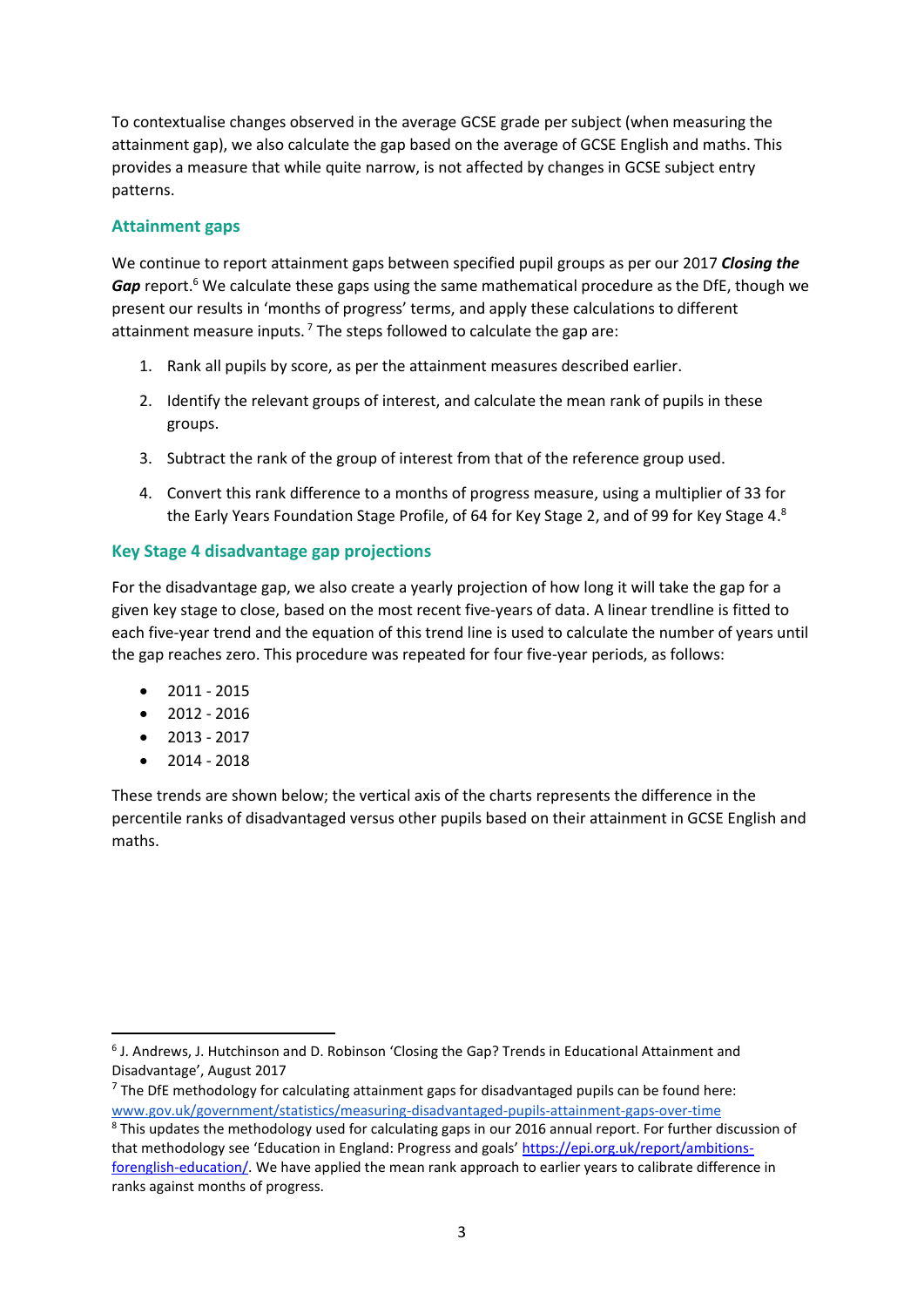

The change in the number of years until the gap is expected to close is used to determine whether the gap is closing more quickly or more slowly in recent years than in prior years, which expresses changes in the gradient or 'steepness' of the trend line across the four five-year periods ending in 2015, 2016 , 2017 and 2018.

#### **Pupil characteristics**

## **Disadvantaged**

We define disadvantaged pupils as those who have been eligible for free school meals (FSM) in any of the prior six years. Matches the definition for eligibility for the Pupil Premium via deprivation. The reference group these pupils are ranked against are all those who have not received FSM in any of the prior six years.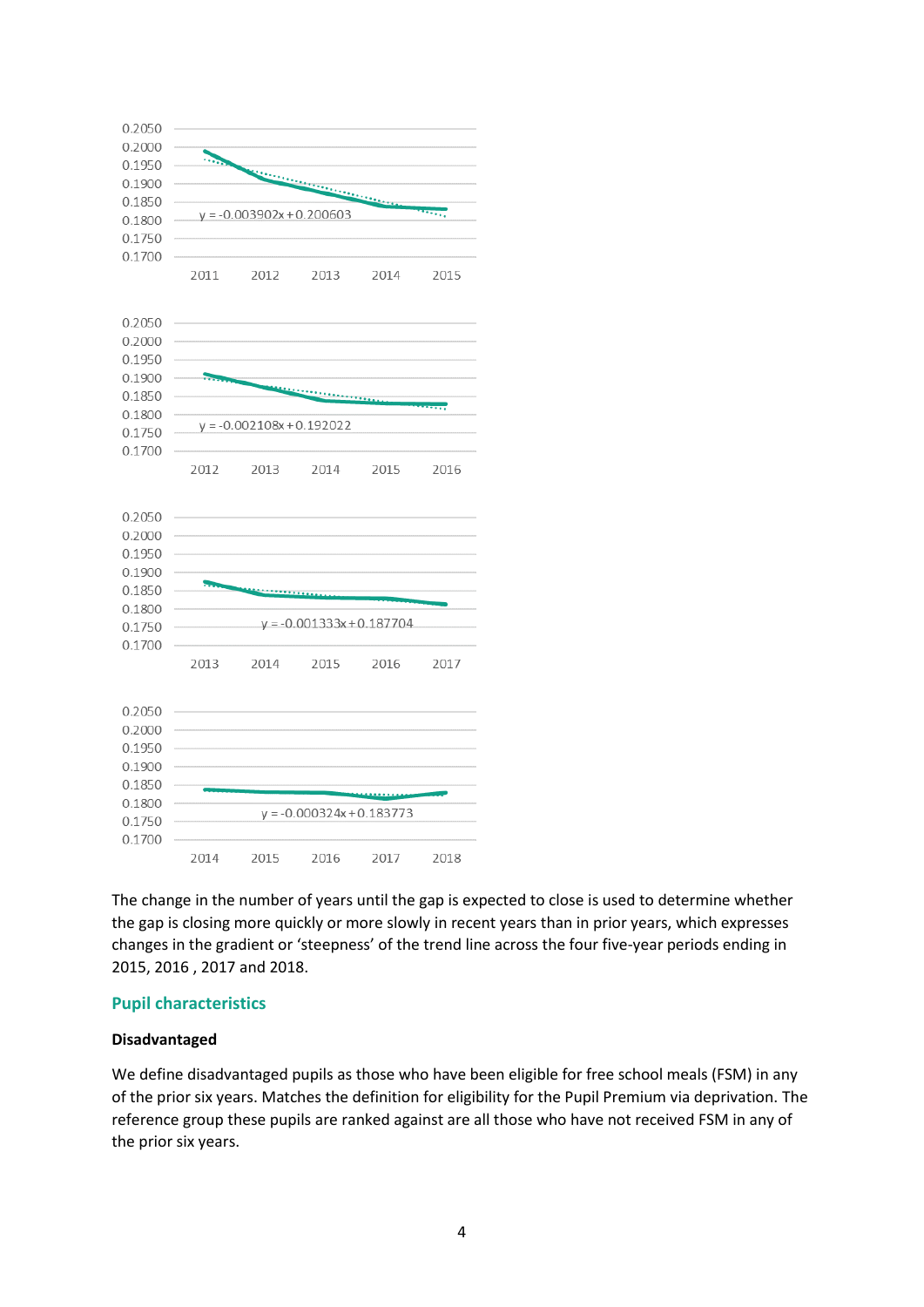### **Persistently disadvantaged**

We define persistently disadvantaged pupils as those who have been eligible for free school meals (FSM) for 80 per cent or more of their time in school during the previous seven years. The reference group these pupils are ranked against are all those who have neither met the definition of persistently disadvantaged student, nor met the definition of disadvantage in the previous paragraph.

## **Ethnicity**

For this characteristic, we express the gap for all ethnic groupings relative to White British pupils (who are by far the largest group).

#### **Special Education Needs and Disabilities (SEND)**

We report the gap for two SEND categories:

- pupils with a statement of special educational needs or an education, health and care plan; and
- **E** pupils with an identified special educational need but without a statement or plan.

Both are reported relative to pupils with no identified SEND.

## **Late arriving English as an additional language (EAL)**

We define late arriving EAL pupils as those who are recorded as having EAL, and who have entered the English state-school system in either year 10 or year 11. The reference group these pupils are ranked against are all those who have been recorded with English as their first language in the current year, and who have never in the past been recorded as having EAL.

We do not report the attainment gap for pupils who fall outside of these two groups (e.g., those who are EAL, but appeared in the state school system prior to the last two years).

#### **Geographic breakdowns**

We also report the gap on a geographic basis, covering Opportunity Areas, Local Authorities (LAs), Regional School Commissioner regions, City Regions and Parliamentary constituencies. In each we construct the gap by ranking the disadvantaged and persistently disadvantaged pupils in the area relative to the national mean rank of those who are neither. We do this rather than express the rank in terms of the difference between disadvantaged and non-disadvantaged pupils *within* the area to allow for a consistent reference point across areas. This avoids representing disadvantage gaps as being especially large in certain geographic areas based on very high attainment of nondisadvantaged children in the area, rather than low attainment by disadvantaged children.

Additionally, we have moved to classifying geographical breakdowns based on pupil residence instead of pupil school area. We do this because local authorities are not accountable for all schools within their area; this means the breakdown is geographical rather than administrative. The change makes the attainment more comparable across phases and between local authorities as the population is not influenced by secondary school admissions outcomes which sometimes result in transfers of pupils across LA boundaries that may affect the attainment and disadvantage gaps reported.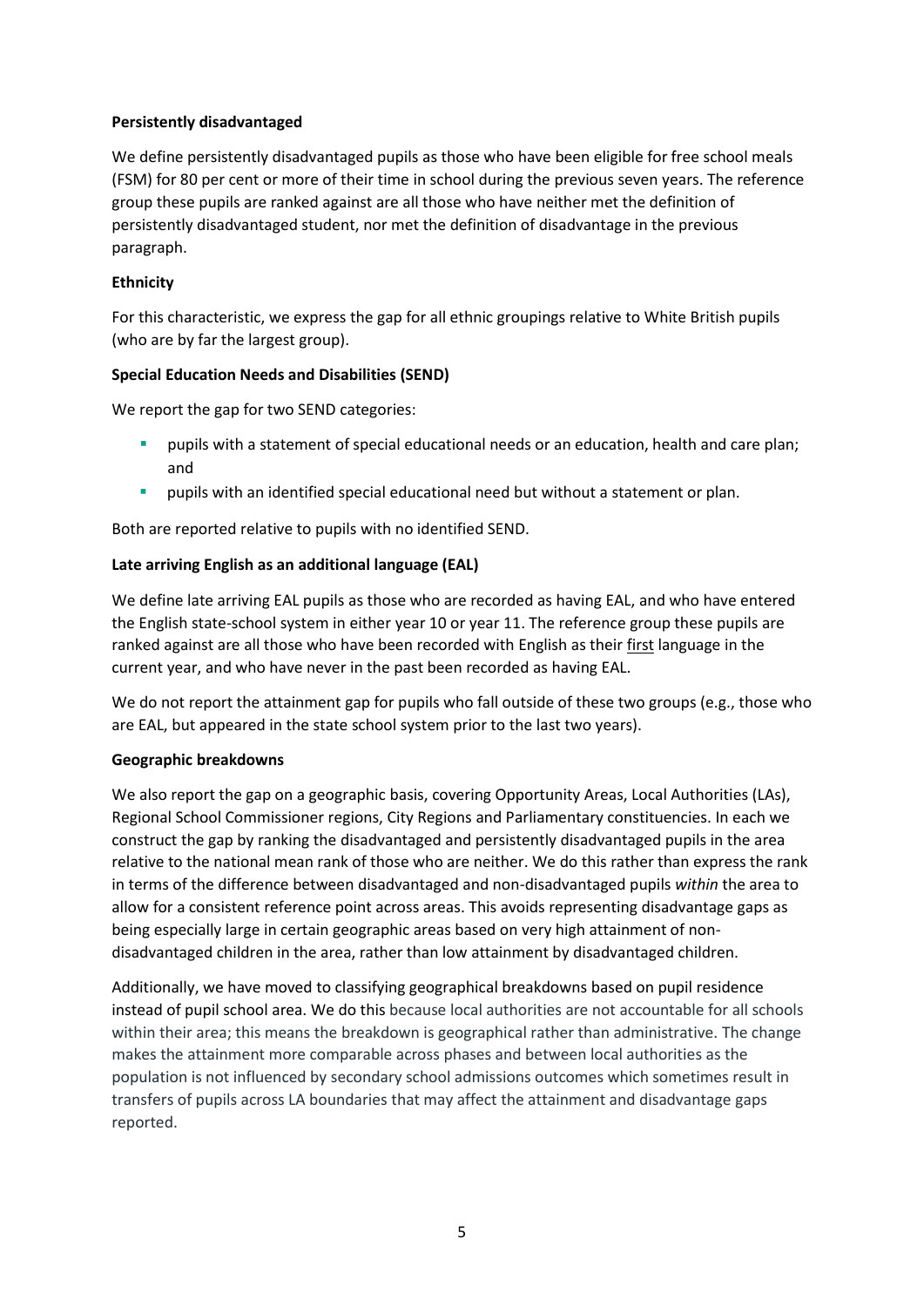#### **Analysis by Parliamentary Constituency**

Pupils were allocated to Parliamentary constituencies based on their home address. Only those pupils resident in England were included in the analysis. In a small number of cases, pupils may travel across a national border (e.g. from Wales or Scotland to England) to go to school; these cases were excluded.

Our pupil-level data provide residence information at the Lower Layer Super Output Area (LSOA) geographic level and not at Parliamentary constituency level. As LSOAs are a measure of *census* geography, and Parliamentary constituencies of *electoral* geography, the two do not always nest conveniently together<sup>9</sup>. A best-fit methodology was therefore developed to derive Parliamentary constituencies from LSOA data:

- **In cases where LSOAs nest completely within Parliamentary constituencies, these were** assigned by default $10$ .
- In cases where an LSOA was split between two Parliamentary constituencies, a majority rule was applied.
	- o If **more than half** of an LSOA's component Output Areas were within a given Parliamentary constituency, all pupils within that LSOA were allocated to that constituency11.
	- o If **exactly half** of an LSOA's component Output Areas were within two different Parliamentary constituencies, all pupils within that LSOA were allocated to one of these two constituencies by random selection<sup>12</sup>.

Office for National Statistics geography lookups<sup>13</sup> were used to first match Output Areas to LSOAs, and then to Parliamentary constituencies.

# **Change in gap for LAs with similar gaps in 2012**

To illustrate how LA attainment gaps have shifted over time, we compare relative changes in the size of gap from 2012 to 2018.<sup>14</sup> We first regress present 2018 gaps on 2012 gaps for all LAs. For each LA, we then use this regression model to estimate the 2018 gap (in effect, an estimate of the gap compared to LAs that had similar gaps in 2012). The change in the gap shown is the difference between each LA's estimated 2018 gap and their actual gap (positive figures indicating the LA has narrowed more than the estimate, and vice versa). This approach is used as the actual change in gap (2018 gap minus 2012 gap) is heavily correlated with the size of the 2012 gap, and therefore tells us little about relative local authority performance in narrowing the gap.

1

<sup>9</sup> For more information on UK geographies, see the Office for National Statistics (ONS) guidance available here: [https://www.ons.gov.uk/methodology/geography/ukgeographies.](https://www.ons.gov.uk/methodology/geography/ukgeographies)

<sup>&</sup>lt;sup>10</sup> This was the case for > 99% of LSOAs.

<sup>&</sup>lt;sup>11</sup> This was the case for  $<$  1% of LSOAs.

<sup>&</sup>lt;sup>12</sup> This was the case for <  $0.1\%$  of LSOAs.

<sup>13</sup> Available here[: http://geoportal.statistics.gov.uk/.](http://geoportal.statistics.gov.uk/)

<sup>&</sup>lt;sup>14</sup> For the early years we use 2013 rather than 2012 as our baseline year, as this was the first year to use the EYFSP.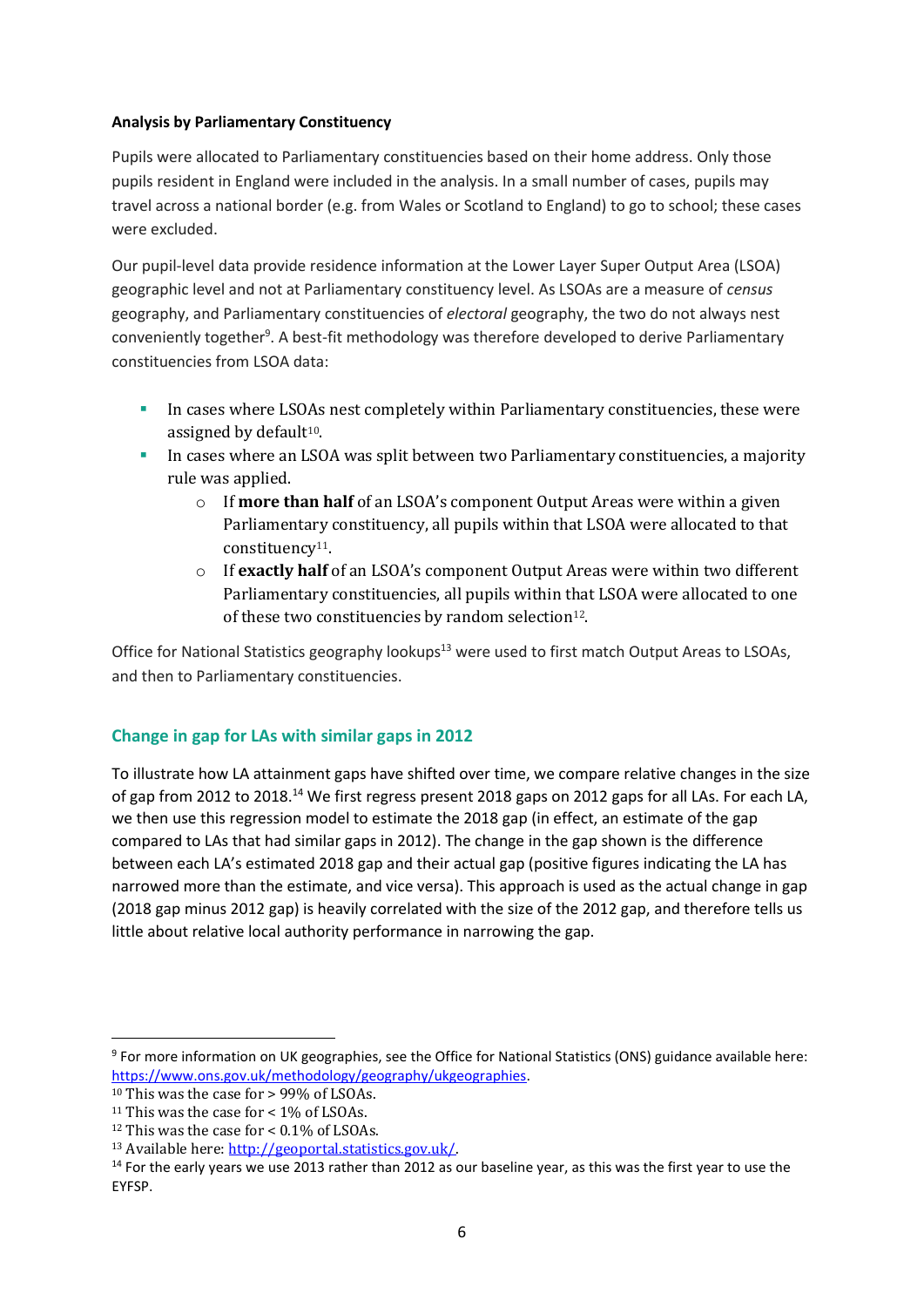## **Destination gaps at Post-16**

To measure segregation in the post-16 destinations of KS4 pupils, we use an 'index of dissimilarity'.<sup>15</sup> This index has been applied to measure several forms of segregation in educational contexts previously.<sup>16</sup>

Our analysis uses Key Stage 5 education destinations data from DfE. In the latest data release, DfE have used an updated methodology which has been applied to 2017 data and all prior years. Changes predominantly refer to how double-counting is dealt with and how some destinations are recorded.<sup>17</sup> We have updated our segregation index time series to reflect the new DfE methodology.

Our dissimilarity index measures segregation across the following post-KS4 destinations:

- Further education (FE) college or other FE
- 6<sup>th</sup> form: college or secondary school
- **•** Other education destination (e.g. includes special schools, independent schools, alternative provision, higher education institutions, and post-16 specialist institutions)
- Apprenticeships
- **E** Sustained employment and/or training destination<sup>18</sup>
- Destination not sustained (e.g. those who participated in education or employment for less than two terms, or who had no participation and claimed out-of-work benefits).

Simply put, the index measures how evenly two groups (in our case disadvantaged and nondisadvantaged pupils) are distributed across destinations relative to their share of the total pupil population. For example, if England has a 1:10 ratio for disadvantaged pupils to all other pupils, then the index will quantify how far away we are from achieving a 1:10 ratio in each post-16 destination.

The formula used to generate the index is:

$$
S = \frac{1}{2} \sum_{i=1}^{N} \left| \frac{d_i}{D} - \frac{a_i}{A} \right| \ge 100
$$

 $S =$  Dissimilarity index

 $d_i$  = number of disadvantage pupils in destination i

 $D =$  total population of disadvantage pupils

 $a_i$  = all other pupils in destination i

<sup>16</sup> See Allen, B. & Vignoles, A. (2006) *What Should an Index of School Segregation Measure?* Centre for the Economics of Education, London School of Economics and Political Science. Available:

[http://cee.lse.ac.uk/ceedps/ceedp60.pdf;](http://cee.lse.ac.uk/ceedps/ceedp60.pdf) and Whitehurst, G.J., Reeves, R.V., & Rodrigue, E. (2016) *Segregation, Race and Charter Schools: What do we know?* Brookings Institute. Available:

[https://www.brookings.edu/wp-content/uploads/2016/10/ccf\\_20161021segregation\\_version-10\\_211.pdf](https://www.brookings.edu/wp-content/uploads/2016/10/ccf_20161021segregation_version-10_211.pdf)  $17$  For further details, see the destinations methodology:

**<sup>.</sup>** <sup>15</sup> This is the only piece of analysis that does not draw on the NPD. Instead we use DfE Destinations data available here:<https://www.gov.uk/government/collections/statistics-destinations>

[https://assets.publishing.service.gov.uk/government/uploads/system/uploads/attachment\\_data/file/748208/](https://assets.publishing.service.gov.uk/government/uploads/system/uploads/attachment_data/file/748208/Destinations_Quality_Methodology_Information_2017.pdf) [Destinations\\_Quality\\_Methodology\\_Information\\_2017.pdf](https://assets.publishing.service.gov.uk/government/uploads/system/uploads/attachment_data/file/748208/Destinations_Quality_Methodology_Information_2017.pdf)

 $18$  To count as a 'sustained' destination, the young person has to be participating for at least 'two terms' or 'six months' of the academic year after they have completed Key Stage 4.